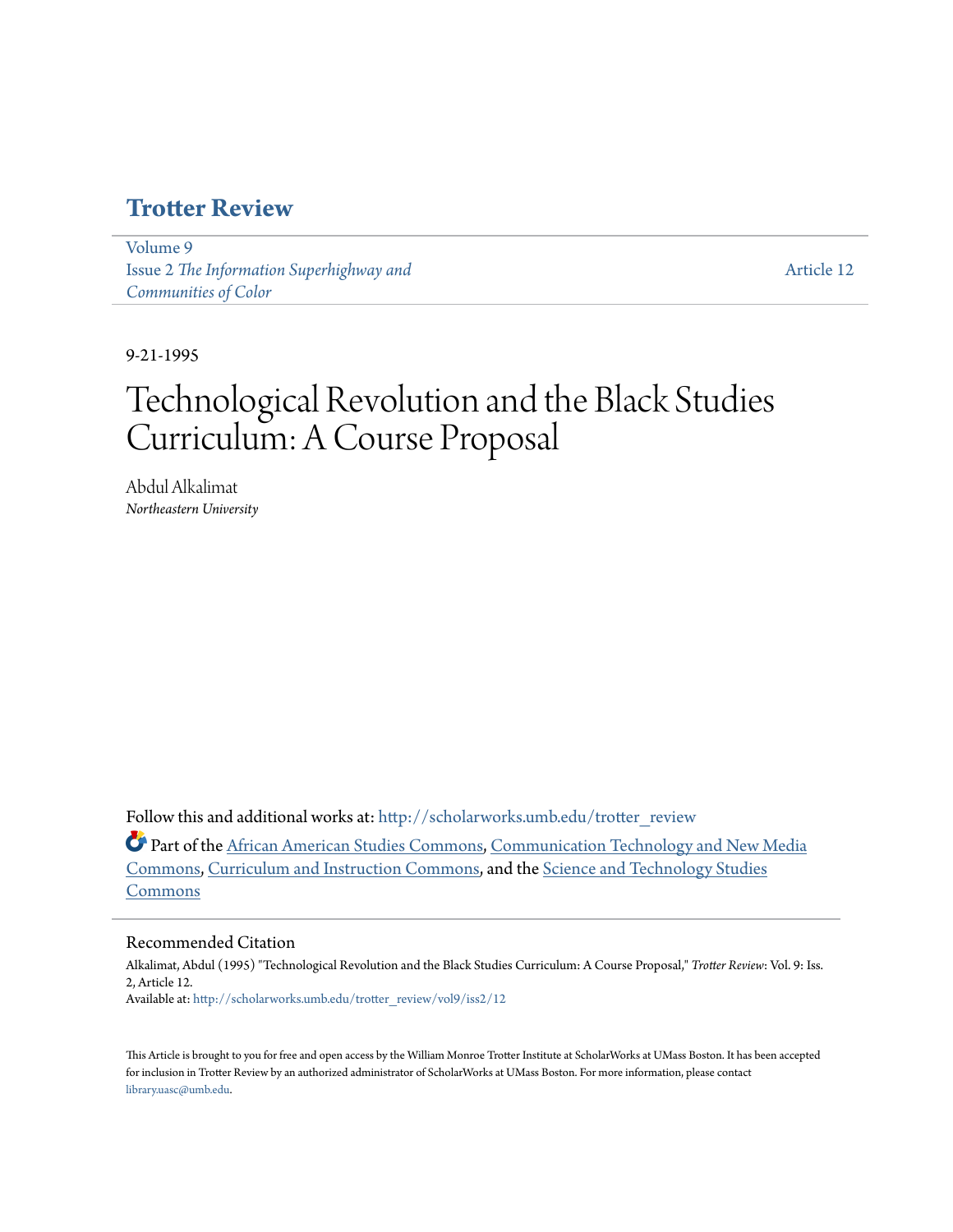# **Technological** Revolution and the Black Studies Curriculum: A Course Proposal

### by Abdul Alkalimat

A technological revolution is changing the world. The computer is fast becoming the universal tool in all aspects of work, production and communication, and innovations in bio-technology are fast transforming agriculture and health. The main impact of this technological revolution has been to restructure the economy, both the centers of accumulation as well as the labor process. It is also restructuring the methods by which people communicate, form and maintain communities. In general, the objective basis of social life is being fundamentally changed.

In this context, Black people are experiencing the most far reaching process of "last hired, first fired" since the end of World War II. Now this covers not only employment, but a rapid decrease in welfare programs as well as a corresponding increase in police and prisons. These far reaching changes are the content of the current congressional restructuring of public policy. Any plans being developed for Black liberation need to take this ominous motion toward a new society into consideration.

Historically, a paradigm for Black liberation has been developed and transformed in the successive contexts of slavery, rural tenancy, and urban industrial society. In the form of civil rights objectives to democratize industrial society, this paradigm united Black leadership from all walks of life, from the church to the classroom, from policy formulation to educational planning. In this way an industrial model has been the framework for curriculum development beginning in the 1890's with the second Morril Act that established Black Land Grant Institutions.<sup>1</sup>

A precondition for changing our paradigm for Black liberation is an intellectual program of study on the nature of this technological revolution and its impact on society, especially the Black community. In other words, Black Studies is being called upon to make a new contribution to the policy debate by preparing a new generation to continue the radical Black tradition into the 21st century. This is a transitional program toward the full articulation of a new paradigm for curriculum development.

Black Studies began in the 1960's with a focus on a critique of the present society and its racist exploitation of the Black community. A second phase has been driven by an Afrocentric perspective, utilizing ancient Africa as the source for a new foundation of intellectual, social and moral life. This new transitional program points us in the direction of the future, and seeks to fashion curriculum around the conditions in which Black people will be



living in the 21st century.<sup>2</sup> This is also a move from the particular to the universal, from the Black experience to a set of universal conditions facing everyone, including Black people.

This essay proposes a basic course that not only focuses on the technological revolution, but should be conducted in such a way that students become part of it. This means that the course will require the use of computers and be coordinated on the Internet utilizing listserv discussions and <sup>a</sup> course Web site.

### Course Content

The general focus of this course is that we are going through a revolution, a fundamental change, not just a change in attitudes or opinions. In this sense, in the 1960's we wanted <sup>a</sup> revolution but did not get one. We got reforms and great attitudinal swings. In the 1990's we have a revolution and have yet to figure out what to do about it.

The changes we face today are objective. Our response today cannot merely be driven by the ideological positions of Malcolm X, the Black Panther Party, or the League of Revolutionary Black Workers.<sup>3</sup> Today, to accept the challenge of the times we live in requires a revolutionary response to the same objective forces underlying the political direction linking Barry Goldwater to Ronald Reagan to Newt Gingrich. This is not merely a rhetorical revolution, but one actually taking place.

In March 1995 we organized a conference with the theme, "Technology, Employment, and Community," at the University of Illinois. In October 1995 we published the proceedings of that conference, which serves as the anchor for the course being proposed here. The basic idea is that social policy for Black liberation needs to be developed in the unfolding historical context and not based on the retention of a model of society that no longer exists.<sup>4</sup> Therefore, the technological revolution and its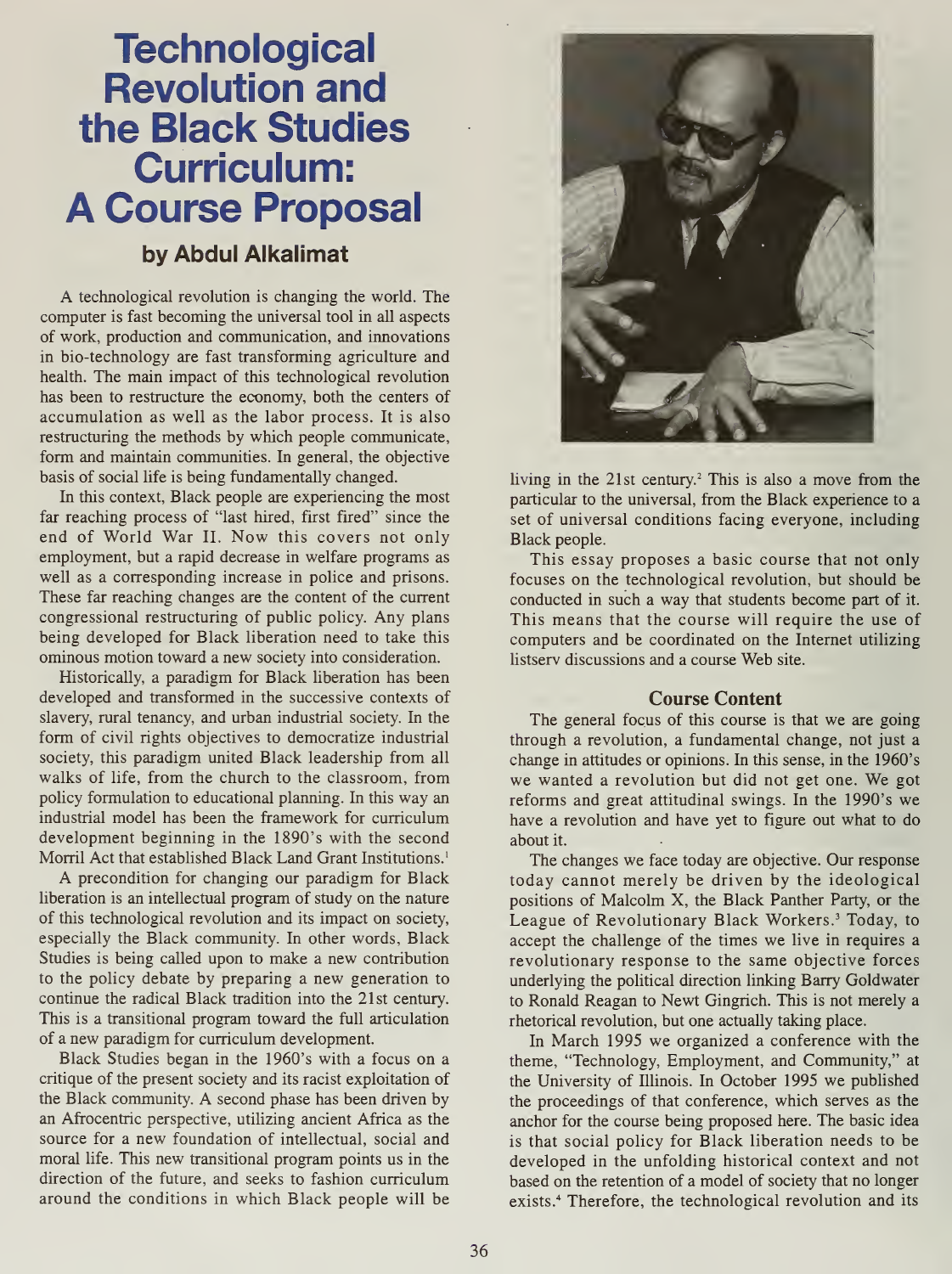impact on society is the basis for our new course of study and the subsequent formulation of social policy relevant to the 21st century.

There are five revolutionary processes of change that we will focus on in this course. Each of these processes are related, but primary focus will be given to the technological and economic changes as they are the universal changes confronting everyone in the U.S. and, directly or indirectly, everyone in the world. Further, these are the changes that enable us to develop a coherent framework for the social, political and spiritual changes we are experiencing.

1. The technological revolution: Alvin and Heidi Toffler argue that there have been three basic revolutions in human society which they conceptualize as successive waves of change. The first wave is the agricultural revolution; the second wave is the industrial revolution; and, the current third wave is an information age revolution. Black people in the U.S. have been fully within the industrial sector since the end of sharecropping, while Black people in Africa and the Caribbean are still in the transition to industrial society.

2. The main economic impact of this transition into the third wave is a dramatic marginalization of Black labor. Jeremy Rifkin describes this process with great clarity. This began for Black people as early as the mid-1950's when automation began to restructure manufacturing. From 1953 to 1962 there were 1.6 million manufacturing jobs lost, and Black unemployment went from a previous high of 8.5% up to 12.4%. Since then, Black unemployment has been twice that of whites. Tom Khan correctly captured the basis of this trend: "It is as if racism, having put the Negro in his economic place, stepped aside to watch technology destroy that place."<sup>5</sup>

This is not merely a rhetorical revolution, but one actually taking place.

The pattern is clear when we examine the main industries in which Black workers have been marginalized. The auto industry has been transformed, going from the assembly line production technology of Henry Ford to the lean production technology started by Toyota. The Ford River Rouge Plant in Detroit had 85,000 workers in 1945, and by the 1990's this was down to less than 15,000 workers even though the company was making more cars! U.S. Steel had 120,000 workers in 1980. Ten years later computer-based engineering allowed U.S. Steel to make more product than ever with a workforce of only 20,000.<sup>6</sup>

The workers being excluded from these jobs who remain active in the workforce have had to take jobs making less money, sometimes part-time or temporary, and frequently at minimum wage. For others, less success has meant unemployment, welfare, homelessness and hunger. It is estimated that nearly 20% of full time employees are making incomes of less than the poverty line. For Black workers the situation is even worse.<sup>7</sup>

### Five Revolutionary Processes That Will Define the 21st Century

- a. Technological Revolution: The transformation of tools and techniques based on the computer and biotechnology;
- b. Economic Revolution: The transformation of the workplace, and the resultant economic polarization toward the extremes of wealth and poverty, from the wealthy to the homeless;
- c. Social Revolution: The destruction of public institutions connected to industrial society, the privatization of social life, and the polarization of social environments from gilded high-tech suburbs to inner-city forbidden zones;
- d. Political Revolution: The destruction of the welfare state and an emerging struggle between conservatism and the creation of a police state versus revolution and the expansion of economic security and democratic rights; and,
- e. Spiritual Revolution: The end of the old American dream and the emerging battle between the spirit of reaction and conservatism versus the spirit of revolution.

3. The social revolution emerges out of this economic transformation, and begins with the destruction of society. This is a very different interpretation than what usually confronts most Black people. Usually this destruction is viewed as someone's fault: "Why are you people tearing up your community?" However, it is not the aberrant behavior of "uncivilized" people causing this first stage of the social revolution. This destruction of society is an inevitable result of an economic revolution. The schools do not work because they were built on the school-towork model that does not function anymore. The hospitals do not work because they were established to keep employed workers healthy who are now being increasingly marginalized. This same pattern is found for virtually every public institution.

4. The political revolution is on the front pages of the daily newspapers, at least the part of it being driven by the right wing forces who have taken over Congress. These forces are rewriting the social contract so that the capitalists do not have to pay to maintain people they no longer need as labor. While Black people have consistently given the Democrat party their electoral loyalty, the main impulse has been to elect Black officials, expanding Black Congressional representation to 40, recent successes for the Senate, state-wide offices, and a couple of serious bids for the presidency.